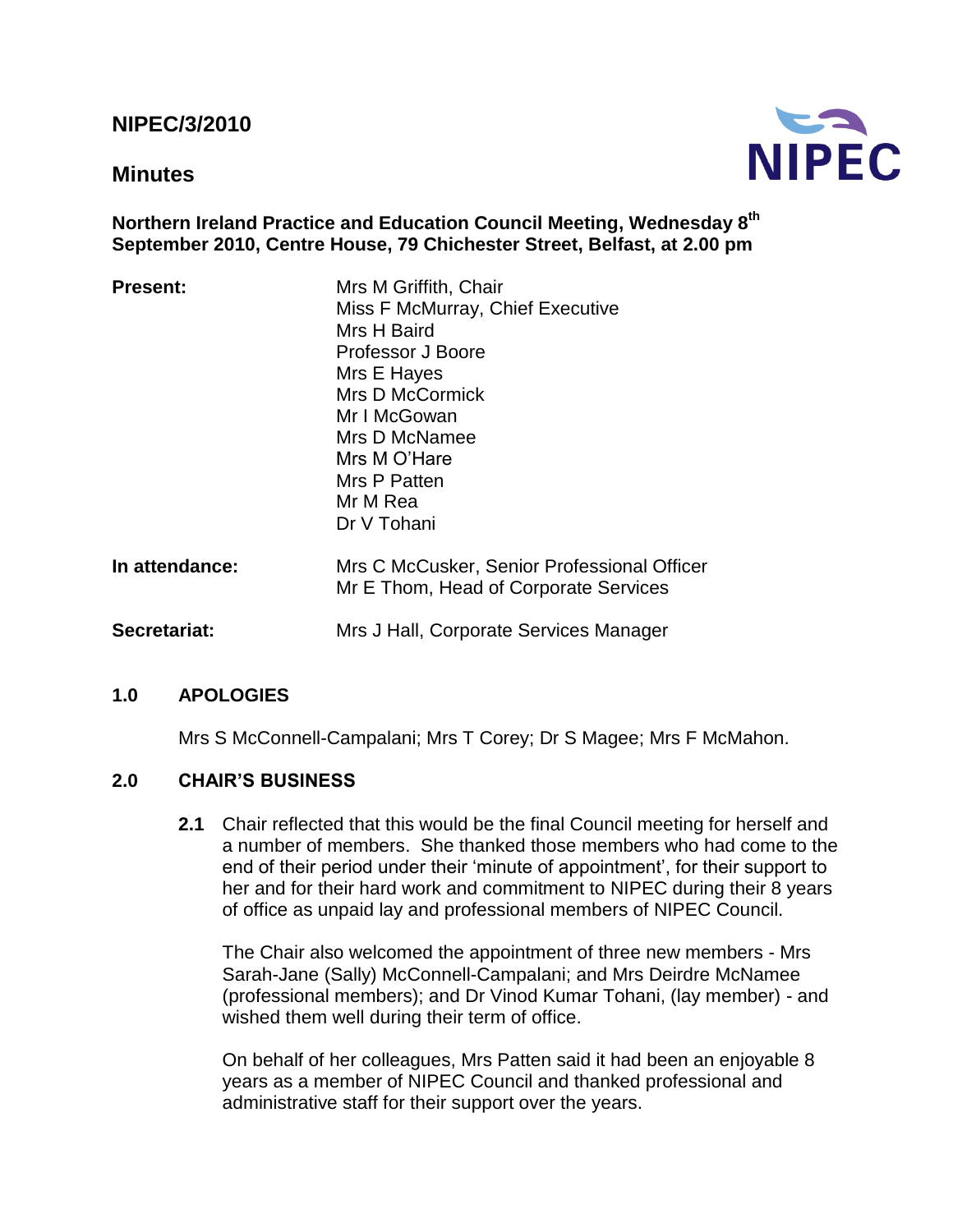- **2.2** Referring to the appointment of a new Chair for NIPEC, the Chair advised members that an application pack has been prepared but no date had been given as to when the advertisement will be placed in the regional press.
- **2.3** Chair referred to paragraph 3 of 4.1 of the minutes of the Extra Ordinary meeting of NIPEC Council held on 30<sup>th</sup> June 2010, and advised members that a reply to NIPEC's letter of 23<sup>rd</sup> July had been received from the Department of Health regarding the two issues raised. Chair advised that the breakeven target of 0.25% had been raised by a number of other Agencies and a resolution to this has not yet been reached. However, NIPEC"s request for a Capital Resource Limit (CRL) allocation had been agreed on a recurring basis.
- **2.4** Chair updated members on discussion at recent meeting of the NI Confederation which looked at the development of a strategic approach to the ongoing financial constraints facing the public sector. Chair added that this piece of work is ongoing and the final document will be shared with the Permanent Secretary, Mr Andrew McCormick.
- **2.5** Chair advised members that nothing further had been received on the proposed review of NIPEC and a number of other small agencies/organisations.
- **2.6** The Extra Ordinary Council Meeting requested for February 2011 to discuss NIPEC"s Equality Scheme was not required and Chair advised that this issue would be placed on the agenda for discussion at the scheduled March 2011 meeting.
- **2.7** Chair referred members to the Draft Corporate Plan 2010-2013 tabled at today"s meeting. Following discussion it was agreed members would forward their comments to the Chief Executive's office by Friday, 17<sup>th</sup> September, following which an amended version would be sent to NIPEC"s Clearing House for final comment and approval.

# **3.0 MINUTES OF THE PREVIOUS MEETING**

**3.1** After consideration Council **approved** the minutes of the Council Meeting held on 9<sup>th</sup> June (NIPEC/2/2010) and the Council Extra Ordinary Meeting held on  $30<sup>th</sup>$  June (NIPEC/2a/2010) as an accurate record.

Mr McGowan referred to the penultimate paragraph of 4.1 of the minutes of the Council"s Extra Ordinary Meeting and asked that, for clarification purposes, the minutes be amended to read "Mr Peter McGowan advised the Council ..."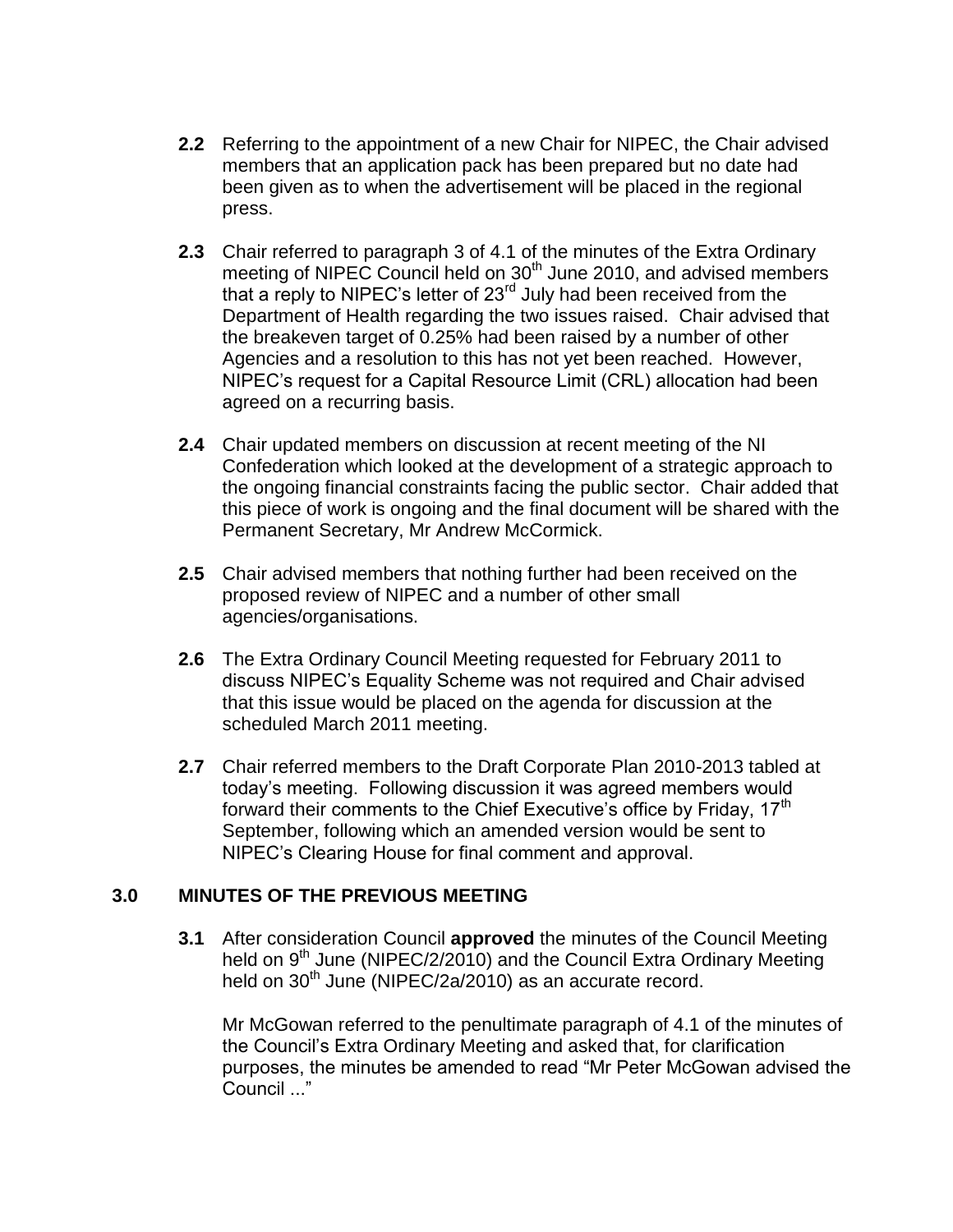This amendment was agreed and both sets of minutes were **signed** by the Chair.

#### **4.0 MATTERS ARISING**

It was **noted** that items referring to matters arising would be taken under their individual headings as identified on the agenda.

#### **5.0 CORRESPONDENCE**

There was no correspondence.

### **6.0 CONSULTATION ACTIVITY**

The Chief Executive referred members to the consultation activity report in their papers, and members noted progress made on consultations received since the last Council meeting on 9<sup>th</sup> June 2010.

### **7.0 CHIEF EXECUTIVE'S REPORT**

**7.1** The Chief Executive presented her report to members which provided an update on the second quarter performance of NIPEC against its Business Plan and the 23 business objectives within the 4 key strategic themes.

The Chief Executive advised members that whilst all objectives were on target for completion, she drew their attention to business objective 2.4 which indicated an "amber" status. This, she explained, was because all other projects fed into this objective and any delay in one project could affect achieving this objective.

The Chief Executive also alerted members to the possibility that the status of business objective 4.2 may change in light of ongoing financial constraints within the health service and wider public sector.

- **7.2** The Chief Executive referred members to the Key Priorities Work Areas Flowchart included in their papers, adding that the detail of progress made on each work area will follow within the designated Senior Professional Officer and Head of Corporate Services reports.
- **7.3** Members were provided with activity information relating to NIPEC"s main website and the Development Framework and Practice and Quality websites. It was noted that the Frequently Asked Questions (FAQ) section on the main NIPEC website is under review to ensure this is up-to-date. In response to a query from Mrs Baird, the Chief Executive clarified that all queries received via the website are responded to on an individual basis,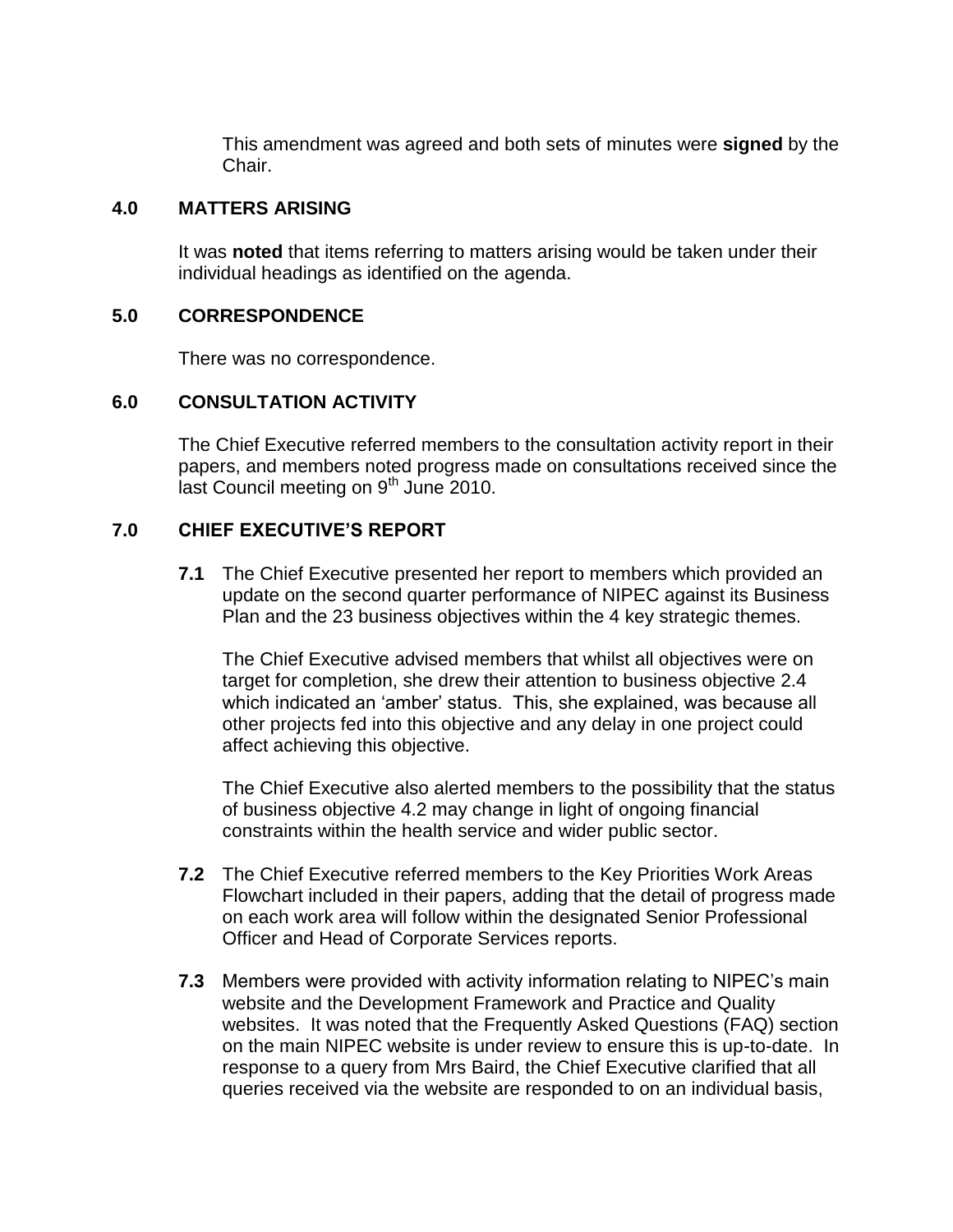and are only added to the FAQ should the same query be received on several occasions.

The Chief Executive advised that consideration is being given to "refreshing" the Development Framework website, and a review of the utility of the Practice and Quality website is planned.

Members were then briefly updated and shown the Nursing and Careers website which, following final editing of video clips will go live in the near future. Professor Boore's suggestion of the inclusion of an inspirational story from a student with a disability was noted.

Council **noted** the report from the Chief Executive.

### **8.0 DESIGNATED SENIOR PROFESSIONAL OFFICER REPORT**

Mrs McCusker, Senior Professional Officer, presented the report to the Council, which provided members with an update on projects and initiatives and progress to completion.

In response to a query from Mrs Baird regarding the timetable for completion of the Leading Care: Regional Ward Manager Project, Mrs McCusker advised members that this is due to complete at the end of September 2010. She added that the various project outputs, including the website, will be launched by the Minister for Health at the regional conference on  $6<sup>th</sup>$  October. Mrs O"Hare commented that the planned "Ward Sister/Charge Nurse" job title could be confusing and felt that "Ward Manager" was a more neutral title. Dr Tohani suggested the development and publication of an information leaflet about the website would be helpful. It was confirmed that communication regarding the new section of the website would be carried out by electronic means.

Council **noted** the report from the designated Senior Professional Officer.

### **9.0 HEAD OF CORPORATE SERVICES REPORT**

Mr Thom, Head of Corporate Services, presented the report to the Council, and referred members to the draft annual Progress Report 2009/10 on Section 75 of the NI Act 1998 and the Disability Discrimination Order (DDO) 2006, a copy of which was in their papers for today's meeting. The draft report had been forwarded to the Equality Commission to meet their deadline of 31<sup>st</sup> August 2010, and following today"s discussion a final report will be forwarded

Mr Thom referred to page 4 of the draft report, and advised members that an Audit of Inequalities has been completed which will inform NIPEC"s action plan and the development of a new Equality Scheme. Mr Thom also highlighted the policies and procedures developed and reviewed during the year, and the